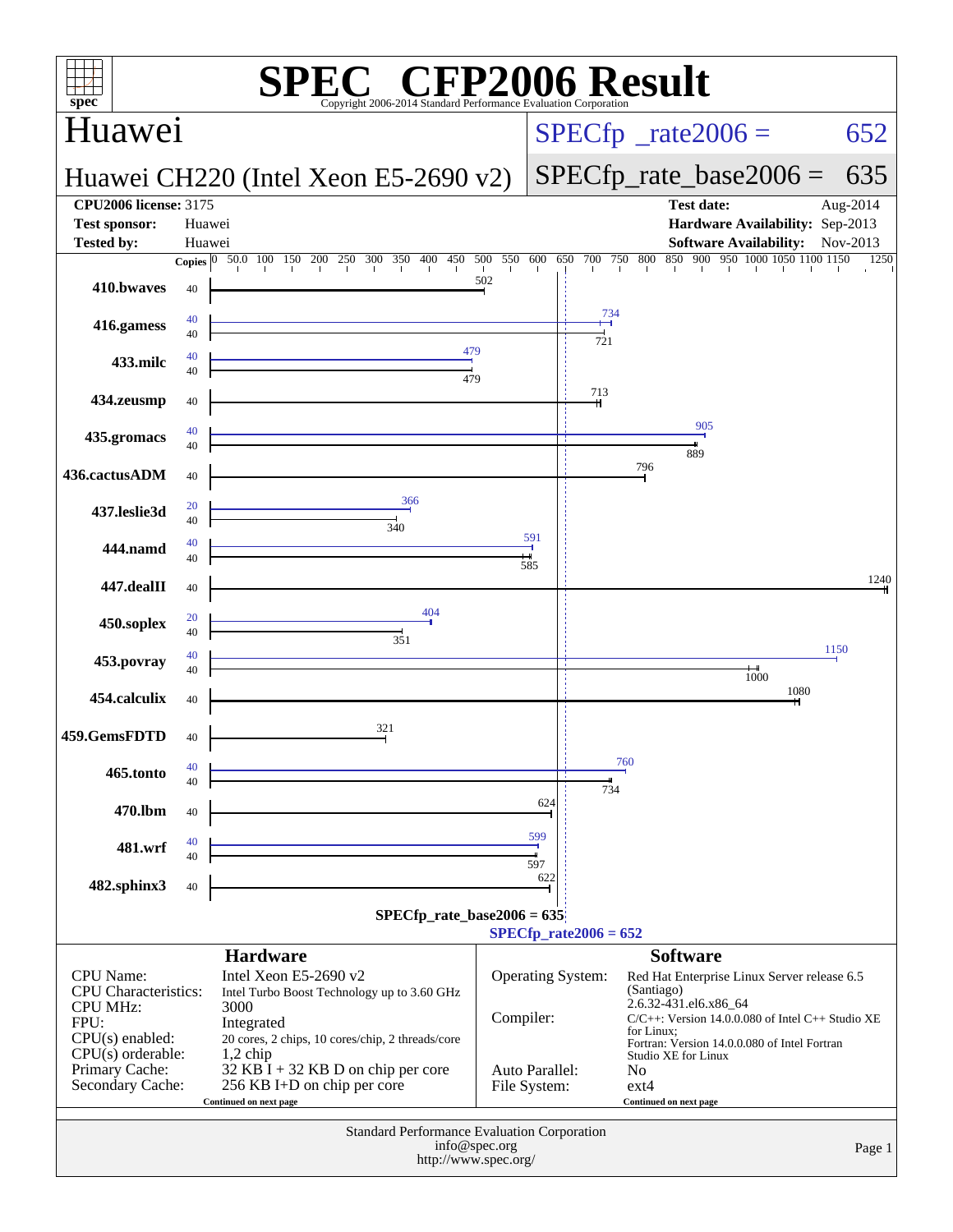

### Huawei

#### $SPECTp_rate2006 = 652$

Huawei CH220 (Intel Xeon E5-2690 v2)

## [SPECfp\\_rate\\_base2006 =](http://www.spec.org/auto/cpu2006/Docs/result-fields.html#SPECfpratebase2006) 635

[Other Hardware:](http://www.spec.org/auto/cpu2006/Docs/result-fields.html#OtherHardware) None

**[CPU2006 license:](http://www.spec.org/auto/cpu2006/Docs/result-fields.html#CPU2006license)** 3175 **[Test date:](http://www.spec.org/auto/cpu2006/Docs/result-fields.html#Testdate)** Aug-2014 **[Test sponsor:](http://www.spec.org/auto/cpu2006/Docs/result-fields.html#Testsponsor)** Huawei **[Hardware Availability:](http://www.spec.org/auto/cpu2006/Docs/result-fields.html#HardwareAvailability)** Sep-2013 **[Tested by:](http://www.spec.org/auto/cpu2006/Docs/result-fields.html#Testedby)** Huawei **[Software Availability:](http://www.spec.org/auto/cpu2006/Docs/result-fields.html#SoftwareAvailability)** Nov-2013 [L3 Cache:](http://www.spec.org/auto/cpu2006/Docs/result-fields.html#L3Cache) 25 MB I+D on chip per chip<br>Other Cache: None [Other Cache:](http://www.spec.org/auto/cpu2006/Docs/result-fields.html#OtherCache) [Memory:](http://www.spec.org/auto/cpu2006/Docs/result-fields.html#Memory) 256 GB (16 x 16 GB 2Rx4 PC3-14900R-13, ECC) [Disk Subsystem:](http://www.spec.org/auto/cpu2006/Docs/result-fields.html#DiskSubsystem) 1 x 300 GB SAS, 10000 RPM [System State:](http://www.spec.org/auto/cpu2006/Docs/result-fields.html#SystemState) Run level 3 (multi-user)<br>Base Pointers:  $32/64$ -bit [Base Pointers:](http://www.spec.org/auto/cpu2006/Docs/result-fields.html#BasePointers) [Peak Pointers:](http://www.spec.org/auto/cpu2006/Docs/result-fields.html#PeakPointers) 32/64-bit [Other Software:](http://www.spec.org/auto/cpu2006/Docs/result-fields.html#OtherSoftware) None

| <b>Results Table</b> |               |                                                                                                          |       |                |       |                |       |               |                |              |                |              |                |              |
|----------------------|---------------|----------------------------------------------------------------------------------------------------------|-------|----------------|-------|----------------|-------|---------------|----------------|--------------|----------------|--------------|----------------|--------------|
|                      | <b>Base</b>   |                                                                                                          |       |                |       | <b>Peak</b>    |       |               |                |              |                |              |                |              |
| <b>Benchmark</b>     | <b>Copies</b> | <b>Seconds</b>                                                                                           | Ratio | <b>Seconds</b> | Ratio | <b>Seconds</b> | Ratio | <b>Copies</b> | <b>Seconds</b> | <b>Ratio</b> | <b>Seconds</b> | <b>Ratio</b> | <b>Seconds</b> | <b>Ratio</b> |
| 410.bwaves           | 40            | 1084                                                                                                     | 502   | 1084           | 501   | 1083           | 502   | 40            | 1084           | 502          | 1084           | 501          | 1083           | 502          |
| 416.gamess           | 40            | 1085                                                                                                     | 722   | 1086           | 721   | 1086           | 721   | 40            | 1067           | 734          | 1066           | 735          | 1097           | 714          |
| $433$ .milc          | 40            | 767                                                                                                      | 479   | 767            | 479   | 767            | 479   | 40            | 766            | 479          | 766            | 479          | 767            | 479          |
| $434$ . zeusmp       | 40            | 515                                                                                                      | 707   | 509            | 716   | 510            | 713   | 40            | 515            | 707          | 509            | 716          | 510            | 713          |
| 435.gromacs          | 40            | 320                                                                                                      | 892   | 321            | 889   | 322            | 887   | 40            | 315            | 906          | 315            | 905          | 316            | 904          |
| 436.cactusADM        | 40            | 600                                                                                                      | 796   | 600            | 796   | 602            | 794   | 40            | 600            | 796          | 600            | 796          | 602            | 794          |
| 437.leslie3d         | 40            | 1107                                                                                                     | 340   | 1106           | 340   | 1105           | 340   | 20            | 513            | 366          | 513            | 366          | 514            | 366          |
| 444.namd             | 40            | 561                                                                                                      | 572   | 547            | 587   | 549            | 585   | 40            | 543            | 591          | 545            | 589          | 543            | 591          |
| 447.dealII           | 40            | 369                                                                                                      | 1240  | 371            | 1230  | 370            | 1240  | 40            | 369            | 1240         | 371            | 1230         | 370            | <u>1240</u>  |
| $450$ .soplex        | 40            | 951                                                                                                      | 351   | 950            | 351   | 949            | 352   | 20            | 414            | 403          | 411            | 406          | 413            | 404          |
| $453$ .povray        | 40            | 216                                                                                                      | 986   | 212            | 1000  | 213            | 1000  | 40            | 186            | 1150         | 186            | 1150         | 185            | 1150         |
| 454.calculix         | 40            | 308                                                                                                      | 1070  | 306            | 1080  | 306            | 1080  | 40            | 308            | 1070         | 306            | 1080         | 306            | 1080         |
| 459.GemsFDTD         | 40            | 1324                                                                                                     | 321   | 1324           | 321   | 1324           | 321   | 40            | 1324           | 321          | 1324           | <u>321</u>   | 1324           | 321          |
| $465$ .tonto         | 40            | 536                                                                                                      | 734   | 539            | 730   | 536            | 734   | 40            | 517            | 761          | 518            | 760          | 518            | 760          |
| 470.1bm              | 40            | 880                                                                                                      | 624   | 881            | 624   | 880            | 625   | 40            | 880            | 624          | 881            | 624          | 880            | 625          |
| 481.wrf              | 40            | 748                                                                                                      | 597   | 747            | 598   | 751            | 595   | 40            | 745            | 599          | 746            | 599          | 744            | 600          |
| $482$ .sphinx $3$    | 40            | 1254                                                                                                     | 622   | 1254           | 622   | 1257           | 620   | 40            | 1254           | 622          | 1254           | 622          | 1257           | 620          |
|                      |               | Results appear in the order in which they were run. Bold underlined text indicates a median measurement. |       |                |       |                |       |               |                |              |                |              |                |              |

#### **[Submit Notes](http://www.spec.org/auto/cpu2006/Docs/result-fields.html#SubmitNotes)**

 The numactl mechanism was used to bind copies to processors. The config file option 'submit' was used to generate numactl commands to bind each copy to a specific processor. For details, please see the config file.

#### **[Operating System Notes](http://www.spec.org/auto/cpu2006/Docs/result-fields.html#OperatingSystemNotes)**

Stack size set to unlimited using "ulimit -s unlimited"

#### **[Platform Notes](http://www.spec.org/auto/cpu2006/Docs/result-fields.html#PlatformNotes)**

 BIOS configuration: Set Power Efficiency Mode to Custom Baseboard Management Controller used to adjust the fan speed to 100%

Continued on next page

Standard Performance Evaluation Corporation [info@spec.org](mailto:info@spec.org) <http://www.spec.org/>

Page 2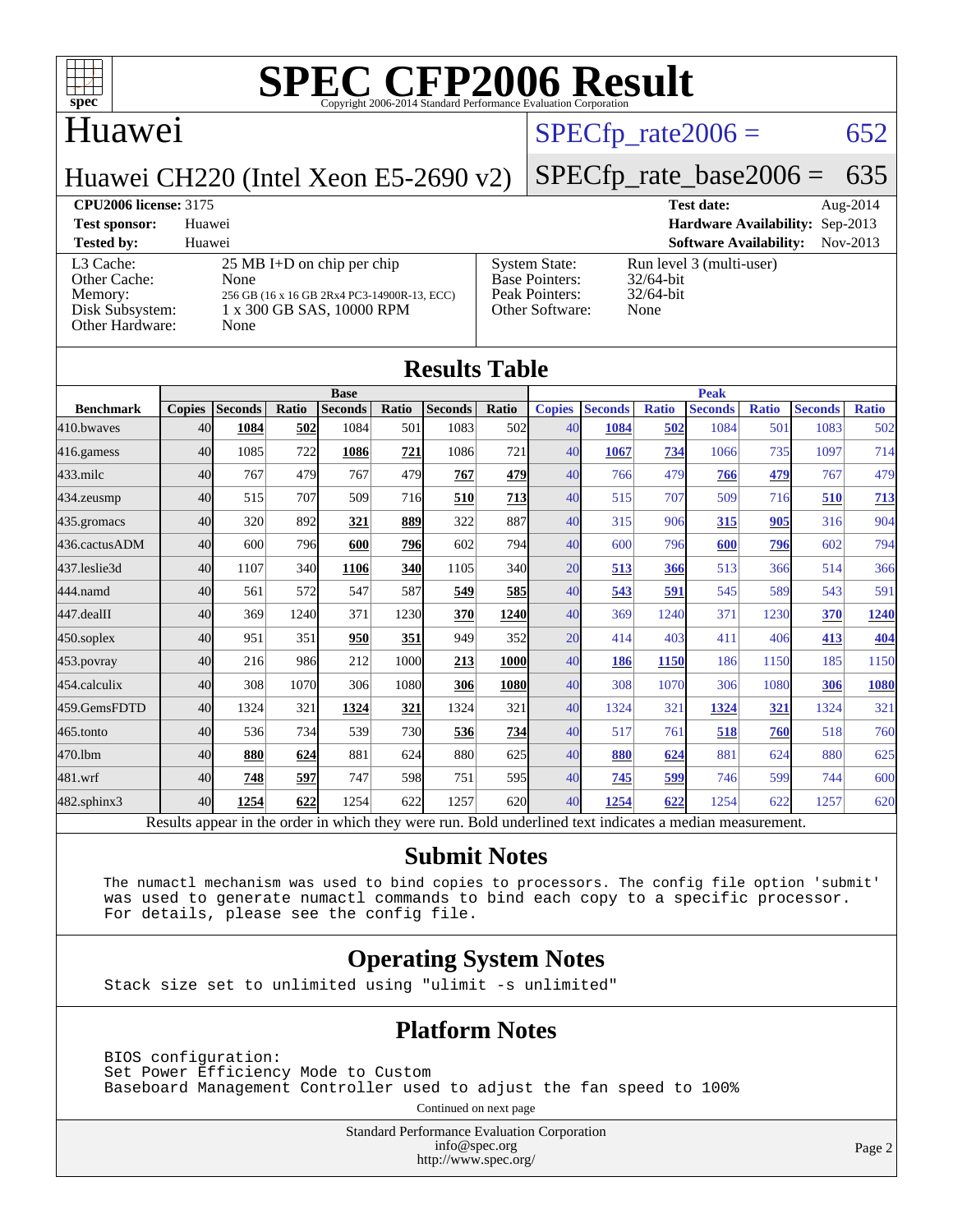

#### Huawei

 $SPECTp\_rate2006 = 652$ 

Huawei CH220 (Intel Xeon E5-2690 v2)

[SPECfp\\_rate\\_base2006 =](http://www.spec.org/auto/cpu2006/Docs/result-fields.html#SPECfpratebase2006) 635

**[CPU2006 license:](http://www.spec.org/auto/cpu2006/Docs/result-fields.html#CPU2006license)** 3175 **[Test date:](http://www.spec.org/auto/cpu2006/Docs/result-fields.html#Testdate)** Aug-2014 **[Test sponsor:](http://www.spec.org/auto/cpu2006/Docs/result-fields.html#Testsponsor)** Huawei **[Hardware Availability:](http://www.spec.org/auto/cpu2006/Docs/result-fields.html#HardwareAvailability)** Sep-2013 **[Tested by:](http://www.spec.org/auto/cpu2006/Docs/result-fields.html#Testedby)** Huawei **[Software Availability:](http://www.spec.org/auto/cpu2006/Docs/result-fields.html#SoftwareAvailability)** Nov-2013

#### **[Platform Notes \(Continued\)](http://www.spec.org/auto/cpu2006/Docs/result-fields.html#PlatformNotes)**

 Sysinfo program /spec14/config/sysinfo.rev6818 \$Rev: 6818 \$ \$Date:: 2012-07-17 #\$ e86d102572650a6e4d596a3cee98f191 running on localhost Sat Aug 9 05:39:18 2014 This section contains SUT (System Under Test) info as seen by some common utilities. To remove or add to this section, see: <http://www.spec.org/cpu2006/Docs/config.html#sysinfo> From /proc/cpuinfo model name : Intel(R) Xeon(R) CPU E5-2690 v2 @ 3.00GHz 2 "physical id"s (chips) 40 "processors" cores, siblings (Caution: counting these is hw and system dependent. The following excerpts from /proc/cpuinfo might not be reliable. Use with caution.) cpu cores : 10 siblings : 20 physical 0: cores 0 1 2 3 4 8 9 10 11 12 physical 1: cores 0 1 2 3 4 8 9 10 11 12 cache size : 25600 KB From /proc/meminfo<br>MemTotal: 264478184 kB HugePages\_Total: 0<br>Hugepagesize: 2048 kB Hugepagesize: /usr/bin/lsb\_release -d Red Hat Enterprise Linux Server release 6.5 (Santiago) From /etc/\*release\* /etc/\*version\* redhat-release: Red Hat Enterprise Linux Server release 6.5 (Santiago) system-release: Red Hat Enterprise Linux Server release 6.5 (Santiago) system-release-cpe: cpe:/o:redhat:enterprise\_linux:6server:ga:server uname -a: Linux localhost 2.6.32-431.el6.x86\_64 #1 SMP Sun Nov 10 22:19:54 EST 2013 x86\_64 x86\_64 x86\_64 GNU/Linux run-level 3 Aug 8 19:04 SPEC is set to: /spec14 Filesystem Type Size Used Avail Use% Mounted on<br>/dev/sda2 ext4 272G 66G 192G 26% / /dev/sda2 ext4 272G 66G 192G 26% / Additional information from dmidecode: BIOS Insyde Corp. RMIBV629 05/12/2014 Memory: 4x Hynix HMT42GR7AFR4C-RD 16 GB 1866 MHz 2 rank 8x NO DIMM NO DIMM 12x Samsung M393B2G70DB0-CMA 16 GB 1866 MHz 2 rank (End of data from sysinfo program)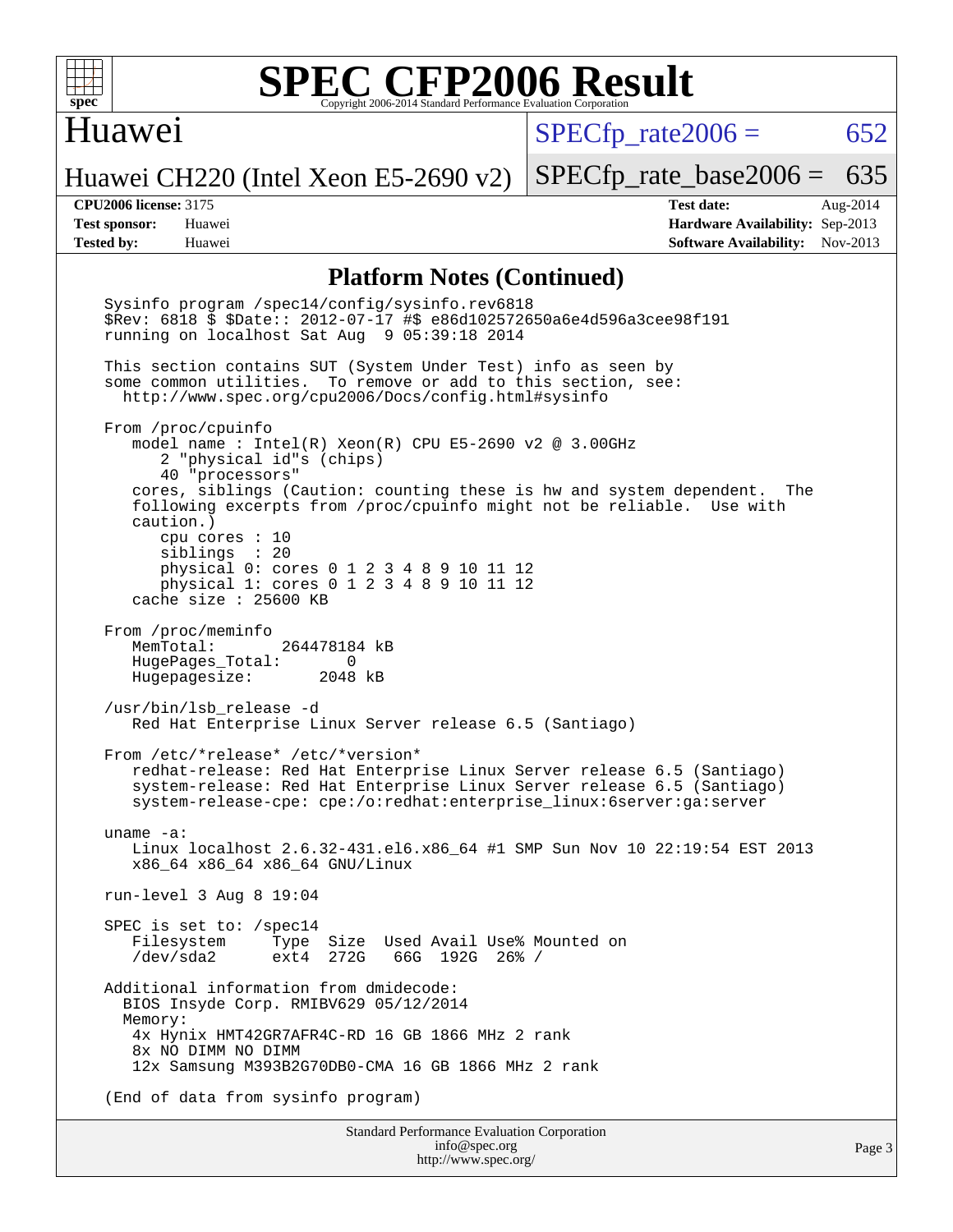

#### Huawei

 $SPECTp\_rate2006 = 652$ 

Huawei CH220 (Intel Xeon E5-2690 v2)

**[Tested by:](http://www.spec.org/auto/cpu2006/Docs/result-fields.html#Testedby)** Huawei **[Software Availability:](http://www.spec.org/auto/cpu2006/Docs/result-fields.html#SoftwareAvailability)** Nov-2013

[SPECfp\\_rate\\_base2006 =](http://www.spec.org/auto/cpu2006/Docs/result-fields.html#SPECfpratebase2006) 635 **[CPU2006 license:](http://www.spec.org/auto/cpu2006/Docs/result-fields.html#CPU2006license)** 3175 **[Test date:](http://www.spec.org/auto/cpu2006/Docs/result-fields.html#Testdate)** Aug-2014 **[Test sponsor:](http://www.spec.org/auto/cpu2006/Docs/result-fields.html#Testsponsor)** Huawei **[Hardware Availability:](http://www.spec.org/auto/cpu2006/Docs/result-fields.html#HardwareAvailability)** Sep-2013

#### **[General Notes](http://www.spec.org/auto/cpu2006/Docs/result-fields.html#GeneralNotes)**

Environment variables set by runspec before the start of the run: LD LIBRARY PATH = "/spec14/libs/32:/spec14/libs/64:/spec14/sh"

 Binaries compiled on a system with 1x Core i7-860 CPU + 8GB memory using RedHat EL 6.4 Transparent Huge Pages enabled with: echo always > /sys/kernel/mm/redhat\_transparent\_hugepage/enabled Filesystem page cache cleared with: echo 1> /proc/sys/vm/drop\_caches runspec command invoked through numactl i.e.: numactl --interleave=all runspec <etc>

**[Base Compiler Invocation](http://www.spec.org/auto/cpu2006/Docs/result-fields.html#BaseCompilerInvocation)**

[C benchmarks](http://www.spec.org/auto/cpu2006/Docs/result-fields.html#Cbenchmarks):  $\text{icc}$   $-\text{m64}$ 

[C++ benchmarks:](http://www.spec.org/auto/cpu2006/Docs/result-fields.html#CXXbenchmarks) [icpc -m64](http://www.spec.org/cpu2006/results/res2014q3/cpu2006-20140810-30857.flags.html#user_CXXbase_intel_icpc_64bit_bedb90c1146cab66620883ef4f41a67e)

[Fortran benchmarks](http://www.spec.org/auto/cpu2006/Docs/result-fields.html#Fortranbenchmarks): [ifort -m64](http://www.spec.org/cpu2006/results/res2014q3/cpu2006-20140810-30857.flags.html#user_FCbase_intel_ifort_64bit_ee9d0fb25645d0210d97eb0527dcc06e)

[Benchmarks using both Fortran and C](http://www.spec.org/auto/cpu2006/Docs/result-fields.html#BenchmarksusingbothFortranandC): [icc -m64](http://www.spec.org/cpu2006/results/res2014q3/cpu2006-20140810-30857.flags.html#user_CC_FCbase_intel_icc_64bit_0b7121f5ab7cfabee23d88897260401c) [ifort -m64](http://www.spec.org/cpu2006/results/res2014q3/cpu2006-20140810-30857.flags.html#user_CC_FCbase_intel_ifort_64bit_ee9d0fb25645d0210d97eb0527dcc06e)

### **[Base Portability Flags](http://www.spec.org/auto/cpu2006/Docs/result-fields.html#BasePortabilityFlags)**

| 410.bwaves: -DSPEC CPU LP64                 |                                                                |
|---------------------------------------------|----------------------------------------------------------------|
| 416.gamess: - DSPEC_CPU_LP64                |                                                                |
| 433.milc: -DSPEC CPU LP64                   |                                                                |
| 434.zeusmp: - DSPEC_CPU_LP64                |                                                                |
| 435.gromacs: -DSPEC_CPU_LP64 -nofor_main    |                                                                |
| 436.cactusADM: -DSPEC CPU LP64 -nofor main  |                                                                |
| 437.leslie3d: -DSPEC CPU LP64               |                                                                |
| 444.namd: - DSPEC_CPU_LP64                  |                                                                |
| 447.dealII: -DSPEC CPU LP64                 |                                                                |
| 450.soplex: -DSPEC_CPU_LP64                 |                                                                |
| 453.povray: -DSPEC_CPU_LP64                 |                                                                |
| 454.calculix: - DSPEC CPU LP64 - nofor main |                                                                |
| 459. GemsFDTD: - DSPEC CPU LP64             |                                                                |
| 465.tonto: - DSPEC CPU LP64                 |                                                                |
| 470.1bm: - DSPEC CPU LP64                   |                                                                |
|                                             | 481.wrf: -DSPEC CPU_LP64 -DSPEC_CPU_CASE_FLAG -DSPEC_CPU_LINUX |
| 482.sphinx3: -DSPEC CPU LP64                |                                                                |
|                                             |                                                                |

| <b>Standard Performance Evaluation Corporation</b> |
|----------------------------------------------------|
| info@spec.org                                      |
| http://www.spec.org/                               |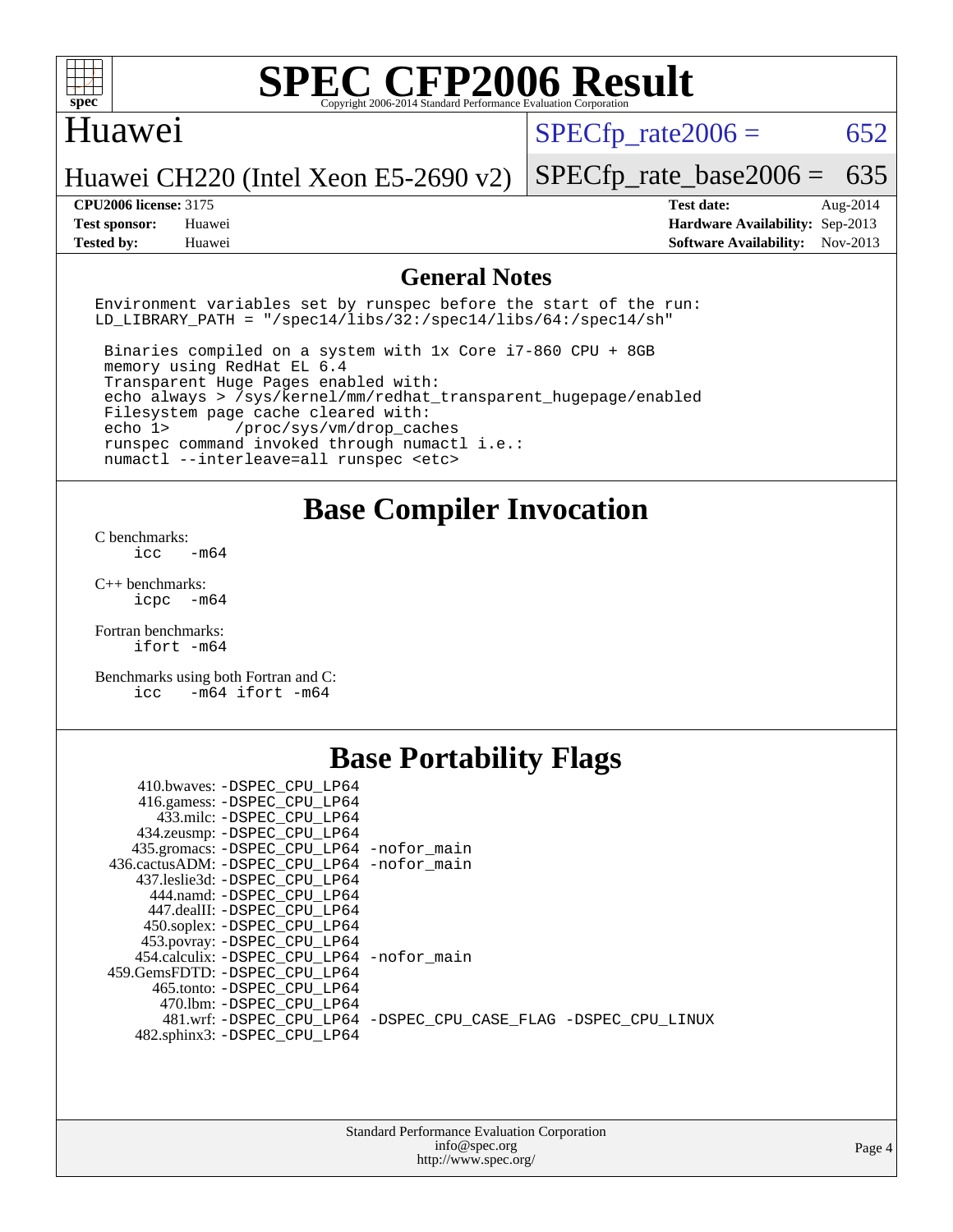

### Huawei

 $SPECTp\_rate2006 = 652$ 

Huawei CH220 (Intel Xeon E5-2690 v2) [SPECfp\\_rate\\_base2006 =](http://www.spec.org/auto/cpu2006/Docs/result-fields.html#SPECfpratebase2006) 635

**[Tested by:](http://www.spec.org/auto/cpu2006/Docs/result-fields.html#Testedby)** Huawei **[Software Availability:](http://www.spec.org/auto/cpu2006/Docs/result-fields.html#SoftwareAvailability)** Nov-2013

**[CPU2006 license:](http://www.spec.org/auto/cpu2006/Docs/result-fields.html#CPU2006license)** 3175 **[Test date:](http://www.spec.org/auto/cpu2006/Docs/result-fields.html#Testdate)** Aug-2014 **[Test sponsor:](http://www.spec.org/auto/cpu2006/Docs/result-fields.html#Testsponsor)** Huawei **[Hardware Availability:](http://www.spec.org/auto/cpu2006/Docs/result-fields.html#HardwareAvailability)** Sep-2013

## **[Base Optimization Flags](http://www.spec.org/auto/cpu2006/Docs/result-fields.html#BaseOptimizationFlags)**

[C benchmarks](http://www.spec.org/auto/cpu2006/Docs/result-fields.html#Cbenchmarks):

[-xAVX](http://www.spec.org/cpu2006/results/res2014q3/cpu2006-20140810-30857.flags.html#user_CCbase_f-xAVX) [-ipo](http://www.spec.org/cpu2006/results/res2014q3/cpu2006-20140810-30857.flags.html#user_CCbase_f-ipo) [-O3](http://www.spec.org/cpu2006/results/res2014q3/cpu2006-20140810-30857.flags.html#user_CCbase_f-O3) [-no-prec-div](http://www.spec.org/cpu2006/results/res2014q3/cpu2006-20140810-30857.flags.html#user_CCbase_f-no-prec-div) [-opt-prefetch](http://www.spec.org/cpu2006/results/res2014q3/cpu2006-20140810-30857.flags.html#user_CCbase_f-opt-prefetch) [-auto-p32](http://www.spec.org/cpu2006/results/res2014q3/cpu2006-20140810-30857.flags.html#user_CCbase_f-auto-p32) [-ansi-alias](http://www.spec.org/cpu2006/results/res2014q3/cpu2006-20140810-30857.flags.html#user_CCbase_f-ansi-alias) [-opt-mem-layout-trans=3](http://www.spec.org/cpu2006/results/res2014q3/cpu2006-20140810-30857.flags.html#user_CCbase_f-opt-mem-layout-trans_a7b82ad4bd7abf52556d4961a2ae94d5)

[C++ benchmarks:](http://www.spec.org/auto/cpu2006/Docs/result-fields.html#CXXbenchmarks)

[-xAVX](http://www.spec.org/cpu2006/results/res2014q3/cpu2006-20140810-30857.flags.html#user_CXXbase_f-xAVX) [-ipo](http://www.spec.org/cpu2006/results/res2014q3/cpu2006-20140810-30857.flags.html#user_CXXbase_f-ipo) [-O3](http://www.spec.org/cpu2006/results/res2014q3/cpu2006-20140810-30857.flags.html#user_CXXbase_f-O3) [-no-prec-div](http://www.spec.org/cpu2006/results/res2014q3/cpu2006-20140810-30857.flags.html#user_CXXbase_f-no-prec-div) [-opt-prefetch](http://www.spec.org/cpu2006/results/res2014q3/cpu2006-20140810-30857.flags.html#user_CXXbase_f-opt-prefetch) [-auto-p32](http://www.spec.org/cpu2006/results/res2014q3/cpu2006-20140810-30857.flags.html#user_CXXbase_f-auto-p32) [-ansi-alias](http://www.spec.org/cpu2006/results/res2014q3/cpu2006-20140810-30857.flags.html#user_CXXbase_f-ansi-alias) [-opt-mem-layout-trans=3](http://www.spec.org/cpu2006/results/res2014q3/cpu2006-20140810-30857.flags.html#user_CXXbase_f-opt-mem-layout-trans_a7b82ad4bd7abf52556d4961a2ae94d5)

[Fortran benchmarks](http://www.spec.org/auto/cpu2006/Docs/result-fields.html#Fortranbenchmarks): [-xAVX](http://www.spec.org/cpu2006/results/res2014q3/cpu2006-20140810-30857.flags.html#user_FCbase_f-xAVX) [-ipo](http://www.spec.org/cpu2006/results/res2014q3/cpu2006-20140810-30857.flags.html#user_FCbase_f-ipo) [-O3](http://www.spec.org/cpu2006/results/res2014q3/cpu2006-20140810-30857.flags.html#user_FCbase_f-O3) [-no-prec-div](http://www.spec.org/cpu2006/results/res2014q3/cpu2006-20140810-30857.flags.html#user_FCbase_f-no-prec-div) [-opt-prefetch](http://www.spec.org/cpu2006/results/res2014q3/cpu2006-20140810-30857.flags.html#user_FCbase_f-opt-prefetch)

[Benchmarks using both Fortran and C](http://www.spec.org/auto/cpu2006/Docs/result-fields.html#BenchmarksusingbothFortranandC):

[-xAVX](http://www.spec.org/cpu2006/results/res2014q3/cpu2006-20140810-30857.flags.html#user_CC_FCbase_f-xAVX) [-ipo](http://www.spec.org/cpu2006/results/res2014q3/cpu2006-20140810-30857.flags.html#user_CC_FCbase_f-ipo) [-O3](http://www.spec.org/cpu2006/results/res2014q3/cpu2006-20140810-30857.flags.html#user_CC_FCbase_f-O3) [-no-prec-div](http://www.spec.org/cpu2006/results/res2014q3/cpu2006-20140810-30857.flags.html#user_CC_FCbase_f-no-prec-div) [-opt-prefetch](http://www.spec.org/cpu2006/results/res2014q3/cpu2006-20140810-30857.flags.html#user_CC_FCbase_f-opt-prefetch) [-auto-p32](http://www.spec.org/cpu2006/results/res2014q3/cpu2006-20140810-30857.flags.html#user_CC_FCbase_f-auto-p32) [-ansi-alias](http://www.spec.org/cpu2006/results/res2014q3/cpu2006-20140810-30857.flags.html#user_CC_FCbase_f-ansi-alias) [-opt-mem-layout-trans=3](http://www.spec.org/cpu2006/results/res2014q3/cpu2006-20140810-30857.flags.html#user_CC_FCbase_f-opt-mem-layout-trans_a7b82ad4bd7abf52556d4961a2ae94d5)

## **[Peak Compiler Invocation](http://www.spec.org/auto/cpu2006/Docs/result-fields.html#PeakCompilerInvocation)**

[C benchmarks](http://www.spec.org/auto/cpu2006/Docs/result-fields.html#Cbenchmarks):  $icc$   $-m64$ 

[C++ benchmarks \(except as noted below\):](http://www.spec.org/auto/cpu2006/Docs/result-fields.html#CXXbenchmarksexceptasnotedbelow) [icpc -m64](http://www.spec.org/cpu2006/results/res2014q3/cpu2006-20140810-30857.flags.html#user_CXXpeak_intel_icpc_64bit_bedb90c1146cab66620883ef4f41a67e)

450.soplex: [icpc -m32](http://www.spec.org/cpu2006/results/res2014q3/cpu2006-20140810-30857.flags.html#user_peakCXXLD450_soplex_intel_icpc_4e5a5ef1a53fd332b3c49e69c3330699)

[Fortran benchmarks](http://www.spec.org/auto/cpu2006/Docs/result-fields.html#Fortranbenchmarks): [ifort -m64](http://www.spec.org/cpu2006/results/res2014q3/cpu2006-20140810-30857.flags.html#user_FCpeak_intel_ifort_64bit_ee9d0fb25645d0210d97eb0527dcc06e)

[Benchmarks using both Fortran and C](http://www.spec.org/auto/cpu2006/Docs/result-fields.html#BenchmarksusingbothFortranandC):<br>icc -m64 ifort -m64  $-m64$  ifort  $-m64$ 

## **[Peak Portability Flags](http://www.spec.org/auto/cpu2006/Docs/result-fields.html#PeakPortabilityFlags)**

| 410.bwaves: - DSPEC CPU LP64                |  |
|---------------------------------------------|--|
| 416.gamess: -DSPEC_CPU_LP64                 |  |
| 433.milc: - DSPEC_CPU LP64                  |  |
| 434.zeusmp: -DSPEC_CPU_LP64                 |  |
| 435.gromacs: -DSPEC_CPU_LP64 -nofor_main    |  |
| 436.cactusADM: -DSPEC CPU LP64 -nofor main  |  |
| 437.leslie3d: -DSPEC CPU LP64               |  |
| 444.namd: - DSPEC CPU LP64                  |  |
| 447.dealII: -DSPEC CPU LP64                 |  |
| 453.povray: -DSPEC_CPU_LP64                 |  |
| 454.calculix: - DSPEC CPU LP64 - nofor main |  |
| 459.GemsFDTD: - DSPEC_CPU_LP64              |  |

Continued on next page

Standard Performance Evaluation Corporation [info@spec.org](mailto:info@spec.org) <http://www.spec.org/>

Page 5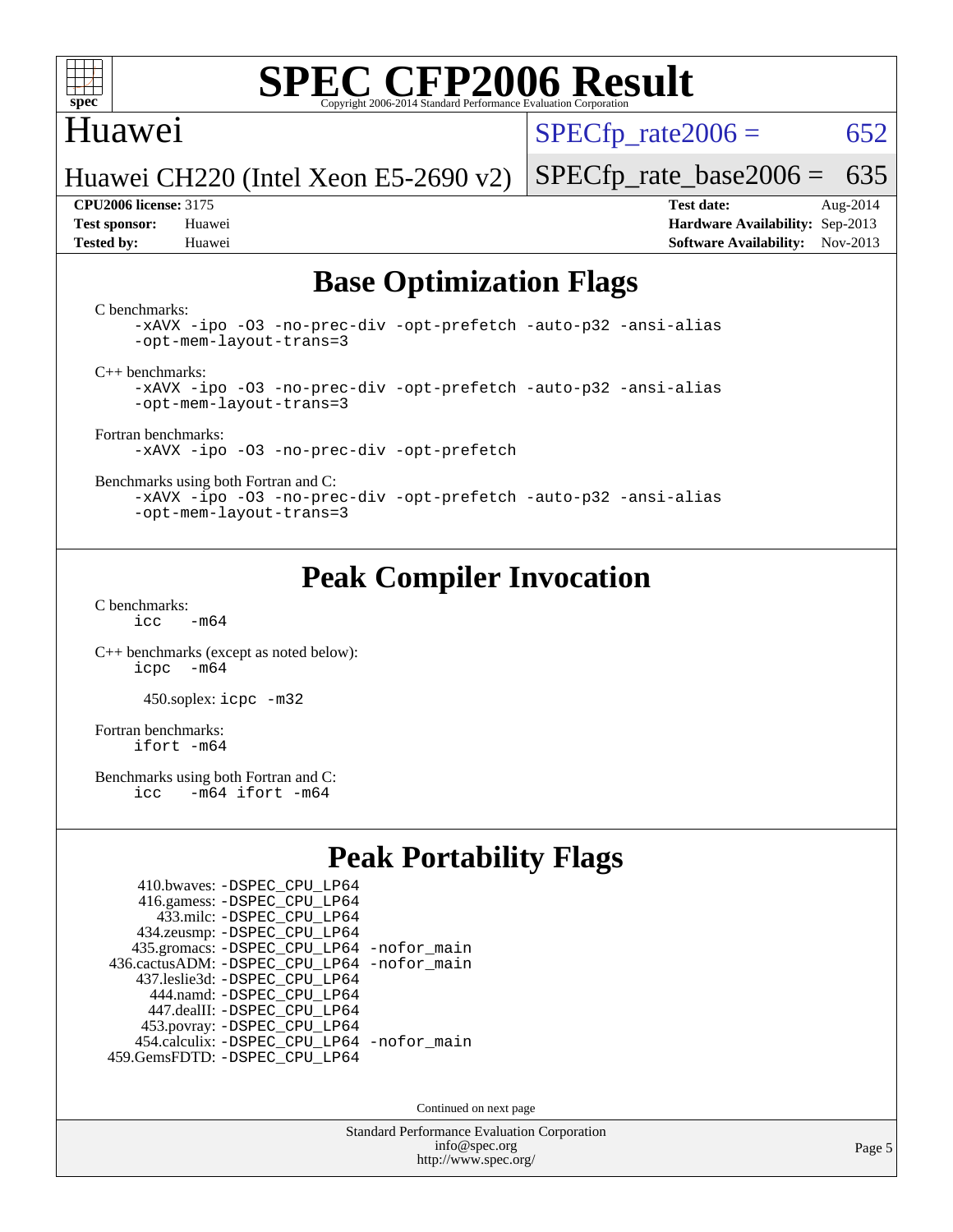

### Huawei

 $SPECTp\_rate2006 = 652$ 

Huawei CH220 (Intel Xeon E5-2690 v2)

[SPECfp\\_rate\\_base2006 =](http://www.spec.org/auto/cpu2006/Docs/result-fields.html#SPECfpratebase2006) 635

**[CPU2006 license:](http://www.spec.org/auto/cpu2006/Docs/result-fields.html#CPU2006license)** 3175 **[Test date:](http://www.spec.org/auto/cpu2006/Docs/result-fields.html#Testdate)** Aug-2014 **[Test sponsor:](http://www.spec.org/auto/cpu2006/Docs/result-fields.html#Testsponsor)** Huawei **[Hardware Availability:](http://www.spec.org/auto/cpu2006/Docs/result-fields.html#HardwareAvailability)** Sep-2013 **[Tested by:](http://www.spec.org/auto/cpu2006/Docs/result-fields.html#Testedby)** Huawei **[Software Availability:](http://www.spec.org/auto/cpu2006/Docs/result-fields.html#SoftwareAvailability)** Nov-2013

## **[Peak Portability Flags \(Continued\)](http://www.spec.org/auto/cpu2006/Docs/result-fields.html#PeakPortabilityFlags)**

 465.tonto: [-DSPEC\\_CPU\\_LP64](http://www.spec.org/cpu2006/results/res2014q3/cpu2006-20140810-30857.flags.html#suite_peakPORTABILITY465_tonto_DSPEC_CPU_LP64) 470.lbm: [-DSPEC\\_CPU\\_LP64](http://www.spec.org/cpu2006/results/res2014q3/cpu2006-20140810-30857.flags.html#suite_peakPORTABILITY470_lbm_DSPEC_CPU_LP64) 482.sphinx3: [-DSPEC\\_CPU\\_LP64](http://www.spec.org/cpu2006/results/res2014q3/cpu2006-20140810-30857.flags.html#suite_peakPORTABILITY482_sphinx3_DSPEC_CPU_LP64)

481.wrf: [-DSPEC\\_CPU\\_LP64](http://www.spec.org/cpu2006/results/res2014q3/cpu2006-20140810-30857.flags.html#suite_peakPORTABILITY481_wrf_DSPEC_CPU_LP64) [-DSPEC\\_CPU\\_CASE\\_FLAG](http://www.spec.org/cpu2006/results/res2014q3/cpu2006-20140810-30857.flags.html#b481.wrf_peakCPORTABILITY_DSPEC_CPU_CASE_FLAG) [-DSPEC\\_CPU\\_LINUX](http://www.spec.org/cpu2006/results/res2014q3/cpu2006-20140810-30857.flags.html#b481.wrf_peakCPORTABILITY_DSPEC_CPU_LINUX)

## **[Peak Optimization Flags](http://www.spec.org/auto/cpu2006/Docs/result-fields.html#PeakOptimizationFlags)**

[C benchmarks](http://www.spec.org/auto/cpu2006/Docs/result-fields.html#Cbenchmarks):

 433.milc: [-xAVX](http://www.spec.org/cpu2006/results/res2014q3/cpu2006-20140810-30857.flags.html#user_peakPASS2_CFLAGSPASS2_LDFLAGS433_milc_f-xAVX)(pass 2) [-prof-gen](http://www.spec.org/cpu2006/results/res2014q3/cpu2006-20140810-30857.flags.html#user_peakPASS1_CFLAGSPASS1_LDFLAGS433_milc_prof_gen_e43856698f6ca7b7e442dfd80e94a8fc)(pass 1) [-ipo](http://www.spec.org/cpu2006/results/res2014q3/cpu2006-20140810-30857.flags.html#user_peakPASS2_CFLAGSPASS2_LDFLAGS433_milc_f-ipo)(pass 2) [-O3](http://www.spec.org/cpu2006/results/res2014q3/cpu2006-20140810-30857.flags.html#user_peakPASS2_CFLAGSPASS2_LDFLAGS433_milc_f-O3)(pass 2) [-no-prec-div](http://www.spec.org/cpu2006/results/res2014q3/cpu2006-20140810-30857.flags.html#user_peakPASS2_CFLAGSPASS2_LDFLAGS433_milc_f-no-prec-div)(pass 2) [-opt-mem-layout-trans=3](http://www.spec.org/cpu2006/results/res2014q3/cpu2006-20140810-30857.flags.html#user_peakPASS2_CFLAGS433_milc_f-opt-mem-layout-trans_a7b82ad4bd7abf52556d4961a2ae94d5)(pass 2) [-prof-use](http://www.spec.org/cpu2006/results/res2014q3/cpu2006-20140810-30857.flags.html#user_peakPASS2_CFLAGSPASS2_LDFLAGS433_milc_prof_use_bccf7792157ff70d64e32fe3e1250b55)(pass 2) [-auto-ilp32](http://www.spec.org/cpu2006/results/res2014q3/cpu2006-20140810-30857.flags.html#user_peakCOPTIMIZE433_milc_f-auto-ilp32)

 $470$ .lbm: basepeak = yes

 $482$ .sphinx3: basepeak = yes

#### [C++ benchmarks:](http://www.spec.org/auto/cpu2006/Docs/result-fields.html#CXXbenchmarks)

444.namd:  $-x$ AVX(pass 2)  $-p$ rof-gen(pass 1)  $-p$ po(pass 2)  $-03$ (pass 2) [-no-prec-div](http://www.spec.org/cpu2006/results/res2014q3/cpu2006-20140810-30857.flags.html#user_peakPASS2_CXXFLAGSPASS2_LDFLAGS444_namd_f-no-prec-div)(pass 2) [-opt-mem-layout-trans=3](http://www.spec.org/cpu2006/results/res2014q3/cpu2006-20140810-30857.flags.html#user_peakPASS2_CXXFLAGS444_namd_f-opt-mem-layout-trans_a7b82ad4bd7abf52556d4961a2ae94d5)(pass 2) [-prof-use](http://www.spec.org/cpu2006/results/res2014q3/cpu2006-20140810-30857.flags.html#user_peakPASS2_CXXFLAGSPASS2_LDFLAGS444_namd_prof_use_bccf7792157ff70d64e32fe3e1250b55)(pass 2) [-fno-alias](http://www.spec.org/cpu2006/results/res2014q3/cpu2006-20140810-30857.flags.html#user_peakCXXOPTIMIZE444_namd_f-no-alias_694e77f6c5a51e658e82ccff53a9e63a) [-auto-ilp32](http://www.spec.org/cpu2006/results/res2014q3/cpu2006-20140810-30857.flags.html#user_peakCXXOPTIMIZE444_namd_f-auto-ilp32)

447.dealII: basepeak = yes

 $450$ .soplex:  $-x$ AVX(pass 2)  $-p$ rof-gen(pass 1)  $-i$ po(pass 2)  $-03$ (pass 2) [-no-prec-div](http://www.spec.org/cpu2006/results/res2014q3/cpu2006-20140810-30857.flags.html#user_peakPASS2_CXXFLAGSPASS2_LDFLAGS450_soplex_f-no-prec-div)(pass 2) [-opt-mem-layout-trans=3](http://www.spec.org/cpu2006/results/res2014q3/cpu2006-20140810-30857.flags.html#user_peakPASS2_CXXFLAGS450_soplex_f-opt-mem-layout-trans_a7b82ad4bd7abf52556d4961a2ae94d5)(pass 2) [-prof-use](http://www.spec.org/cpu2006/results/res2014q3/cpu2006-20140810-30857.flags.html#user_peakPASS2_CXXFLAGSPASS2_LDFLAGS450_soplex_prof_use_bccf7792157ff70d64e32fe3e1250b55)(pass 2) [-opt-malloc-options=3](http://www.spec.org/cpu2006/results/res2014q3/cpu2006-20140810-30857.flags.html#user_peakOPTIMIZE450_soplex_f-opt-malloc-options_13ab9b803cf986b4ee62f0a5998c2238)

 453.povray: [-xAVX](http://www.spec.org/cpu2006/results/res2014q3/cpu2006-20140810-30857.flags.html#user_peakPASS2_CXXFLAGSPASS2_LDFLAGS453_povray_f-xAVX)(pass 2) [-prof-gen](http://www.spec.org/cpu2006/results/res2014q3/cpu2006-20140810-30857.flags.html#user_peakPASS1_CXXFLAGSPASS1_LDFLAGS453_povray_prof_gen_e43856698f6ca7b7e442dfd80e94a8fc)(pass 1) [-ipo](http://www.spec.org/cpu2006/results/res2014q3/cpu2006-20140810-30857.flags.html#user_peakPASS2_CXXFLAGSPASS2_LDFLAGS453_povray_f-ipo)(pass 2) [-O3](http://www.spec.org/cpu2006/results/res2014q3/cpu2006-20140810-30857.flags.html#user_peakPASS2_CXXFLAGSPASS2_LDFLAGS453_povray_f-O3)(pass 2) [-no-prec-div](http://www.spec.org/cpu2006/results/res2014q3/cpu2006-20140810-30857.flags.html#user_peakPASS2_CXXFLAGSPASS2_LDFLAGS453_povray_f-no-prec-div)(pass 2) [-opt-mem-layout-trans=3](http://www.spec.org/cpu2006/results/res2014q3/cpu2006-20140810-30857.flags.html#user_peakPASS2_CXXFLAGS453_povray_f-opt-mem-layout-trans_a7b82ad4bd7abf52556d4961a2ae94d5)(pass 2) [-prof-use](http://www.spec.org/cpu2006/results/res2014q3/cpu2006-20140810-30857.flags.html#user_peakPASS2_CXXFLAGSPASS2_LDFLAGS453_povray_prof_use_bccf7792157ff70d64e32fe3e1250b55)(pass 2) [-unroll4](http://www.spec.org/cpu2006/results/res2014q3/cpu2006-20140810-30857.flags.html#user_peakCXXOPTIMIZE453_povray_f-unroll_4e5e4ed65b7fd20bdcd365bec371b81f) [-ansi-alias](http://www.spec.org/cpu2006/results/res2014q3/cpu2006-20140810-30857.flags.html#user_peakCXXOPTIMIZE453_povray_f-ansi-alias)

[Fortran benchmarks](http://www.spec.org/auto/cpu2006/Docs/result-fields.html#Fortranbenchmarks):

 $410.bwaves: basepeak = yes$  416.gamess: [-xAVX](http://www.spec.org/cpu2006/results/res2014q3/cpu2006-20140810-30857.flags.html#user_peakPASS2_FFLAGSPASS2_LDFLAGS416_gamess_f-xAVX)(pass 2) [-prof-gen](http://www.spec.org/cpu2006/results/res2014q3/cpu2006-20140810-30857.flags.html#user_peakPASS1_FFLAGSPASS1_LDFLAGS416_gamess_prof_gen_e43856698f6ca7b7e442dfd80e94a8fc)(pass 1) [-ipo](http://www.spec.org/cpu2006/results/res2014q3/cpu2006-20140810-30857.flags.html#user_peakPASS2_FFLAGSPASS2_LDFLAGS416_gamess_f-ipo)(pass 2) [-O3](http://www.spec.org/cpu2006/results/res2014q3/cpu2006-20140810-30857.flags.html#user_peakPASS2_FFLAGSPASS2_LDFLAGS416_gamess_f-O3)(pass 2) [-no-prec-div](http://www.spec.org/cpu2006/results/res2014q3/cpu2006-20140810-30857.flags.html#user_peakPASS2_FFLAGSPASS2_LDFLAGS416_gamess_f-no-prec-div)(pass 2) [-prof-use](http://www.spec.org/cpu2006/results/res2014q3/cpu2006-20140810-30857.flags.html#user_peakPASS2_FFLAGSPASS2_LDFLAGS416_gamess_prof_use_bccf7792157ff70d64e32fe3e1250b55)(pass 2) [-unroll2](http://www.spec.org/cpu2006/results/res2014q3/cpu2006-20140810-30857.flags.html#user_peakOPTIMIZE416_gamess_f-unroll_784dae83bebfb236979b41d2422d7ec2) [-inline-level=0](http://www.spec.org/cpu2006/results/res2014q3/cpu2006-20140810-30857.flags.html#user_peakOPTIMIZE416_gamess_f-inline-level_318d07a09274ad25e8d15dbfaa68ba50) [-scalar-rep-](http://www.spec.org/cpu2006/results/res2014q3/cpu2006-20140810-30857.flags.html#user_peakOPTIMIZE416_gamess_f-disablescalarrep_abbcad04450fb118e4809c81d83c8a1d) 434.zeusmp: basepeak = yes

437.leslie3d: [-xAVX](http://www.spec.org/cpu2006/results/res2014q3/cpu2006-20140810-30857.flags.html#user_peakOPTIMIZE437_leslie3d_f-xAVX) [-ipo](http://www.spec.org/cpu2006/results/res2014q3/cpu2006-20140810-30857.flags.html#user_peakOPTIMIZE437_leslie3d_f-ipo) [-O3](http://www.spec.org/cpu2006/results/res2014q3/cpu2006-20140810-30857.flags.html#user_peakOPTIMIZE437_leslie3d_f-O3) [-no-prec-div](http://www.spec.org/cpu2006/results/res2014q3/cpu2006-20140810-30857.flags.html#user_peakOPTIMIZE437_leslie3d_f-no-prec-div) [-opt-prefetch](http://www.spec.org/cpu2006/results/res2014q3/cpu2006-20140810-30857.flags.html#user_peakOPTIMIZE437_leslie3d_f-opt-prefetch)

459.GemsFDTD: basepeak = yes

Continued on next page

Standard Performance Evaluation Corporation [info@spec.org](mailto:info@spec.org) <http://www.spec.org/>